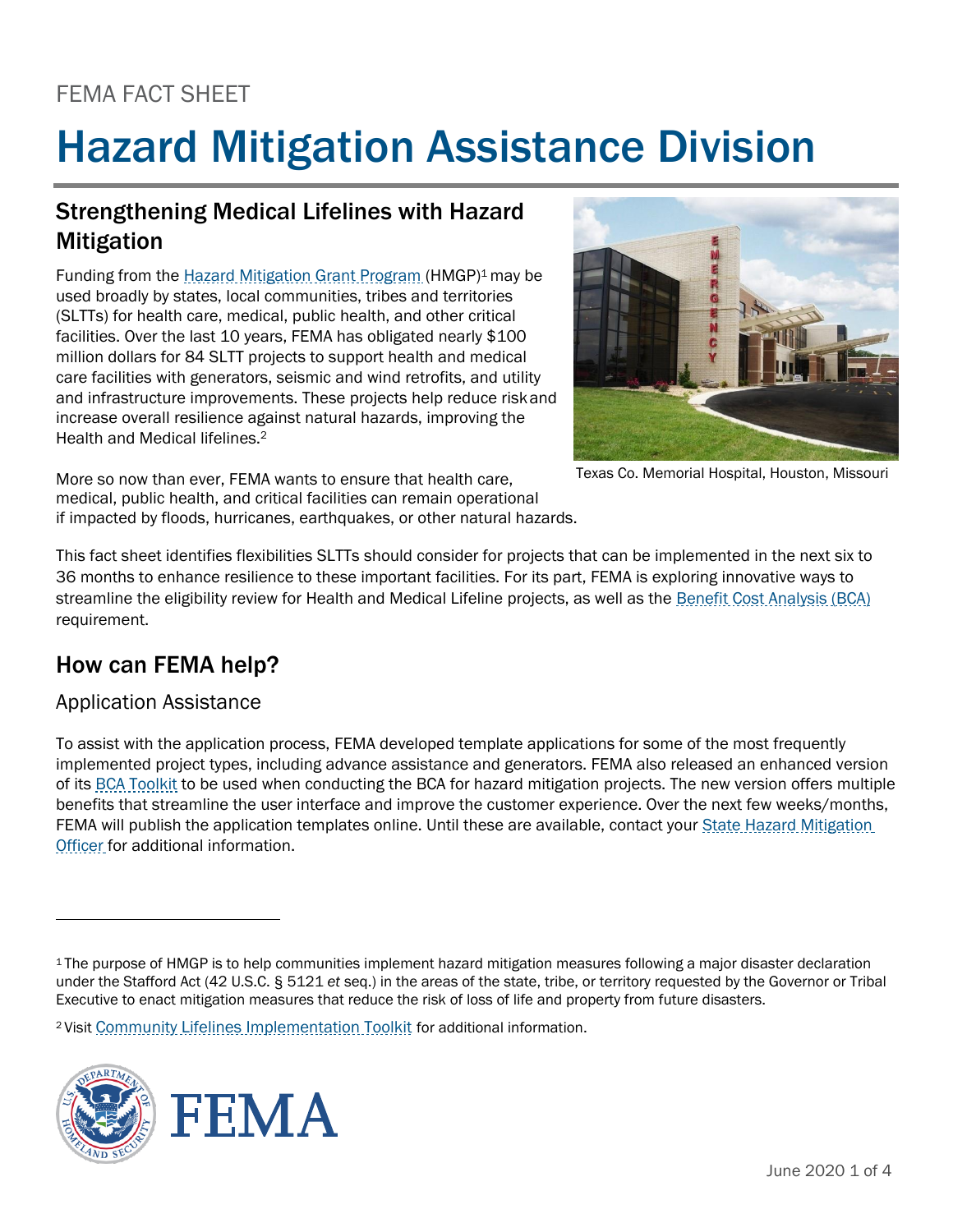#### Advance Assistance (Project Scoping)

SLTTs can apply for Advance Assistance or Project Scoping to develop mitigation strategies and obtain data to prioritize, select, and develop potential projects for future funding. For example, Advance Assistance may be used to identify the vulnerabilities of health care, medical, public health and critical facilities and may be used for potential mitigation measures. FEMA will accept applications from the state, tribe or territory for Advance Assistance. In the application, the state, tribe or territory may reflect its intent to ask local communities to perform some of the eligible activities. Visit FEMA.gov to learn more about Advance Assistance.

#### Technical Assistance

FEMA staff can provide Technical Assistance to help SLTTs identify mitigation opportunities, scope potential projects, and perform the required Benefit Cost Analysis. FEMA can also help identify projects that can be implemented quickly such as emergency generators or non-structural retrofits.

#### 5 Percent Initiative

The 5 Percent Initiative is a feature of HMGP that can be leveraged for innovative projects. This initiative allows grantees to use up to 5 percent of total HMGP grant funds for projects that are difficult to evaluate using FEMAapproved cost-effectiveness methodologies, but which otherwise meet HMGP eligibility requirements. This initiative can also be increased up to 10 percent for building codes that have been adopted and are being enforced.

## Who is eligible to apply?

When HMGP is authorized following a major disaster declaration, states, territories, and federally recognized tribes are eligible to apply. State-level agencies or local governments are also eligible as subapplicants for HMGP. Any other organization that is interested in applying for grant funding must work through an eligible subapplicant. This includes private sector entities, private non-profit organizations, or homeowners. Federally recognized tribes may also apply as a subapplicant. Contact your State Hazard Mitigation Officer for more information on applying for HMGP and other HMA programs.



Halifax Health Medical Center, Daytona Beach, Florida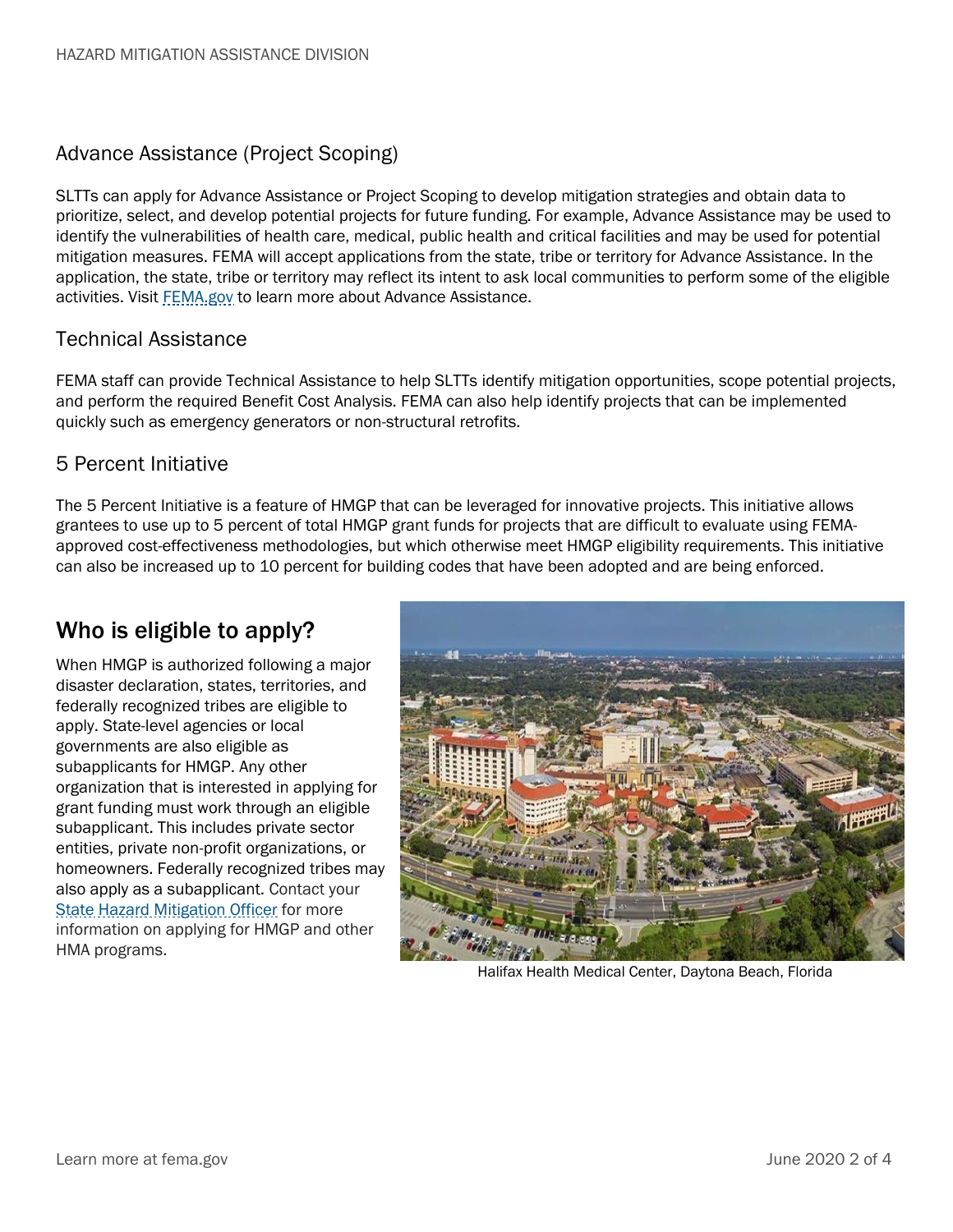## What activities are available under HMGP?

HMGP enables communities to take critical mitigation measures to reduce the risk of loss of life and property from future disasters. Below are examples of HMGP project types that were prioritized and funded for health care, medical, public health, and critical facilities over the last 10 years.

#### Generators for Critical Facilities

A generator that is a stand-alone project can be considered under HMGP if the generator protects a critical facility. Stand-alone generator projects that cannot be determined to be cost effective via standard benefit-cost methodology may be eligible under the 5 Percent Initiative. A generator that is a component of a larger project can also be funded under HMGP, in addition to portable generators and the costs to connect and disconnect them. To learn more about eligibility for generators, visit FEMA.gov

#### *Example:*

In 2017, the Missouri State Emergency Management Agency awarded Texas County Memorial Hospital a grant to replace an existing 40-year-old generator to power critical facilities. This generator assists in providing vital emergency power in the event of disruptions. The project amount was \$60,000.

#### Structural Retrofitting of Existing Buildings

This type of modification project reduces or eliminates the risk of future damage and to protect building occupants. The structural elements of a building that are essential to prevent damage include foundations, load-bearing walls, beams, columns, the building envelope, structural floors and roofs, and the connections between these elements. To learn more about structural retrofitting, view FEMA's Building Codes Toolkit and earthquake publications at FEMA.gov

# MARITAN

#### *Example:*

In the City of Wiggins, Mississippi, a grant was Good Samaritan Hospital, Los Angeles, California awarded to the Wiggins Police Department to

harden its building from an estimated 90-mph to a 140-mph wind load. The city completed the wind retrofit by removing numerous windows and covering the openings with bricks. They protected the remaining windows by installing impact resistant glazing or impact protection panels. They also installed impact resistant panels over two doors and a new metal roof system with load reinforcement. The roof system incorporates a layer of closed cell foam and gable sheeting to provide significantly increased uplift/tear off protection. The project amount was \$250,000.

#### Flood Protection Projects

These projects include dry proofing, flood walls and other structural improvements. It also includes protecting building utility systems from flood damage. Visit FEMA.gov for information on flood protection for property owners.